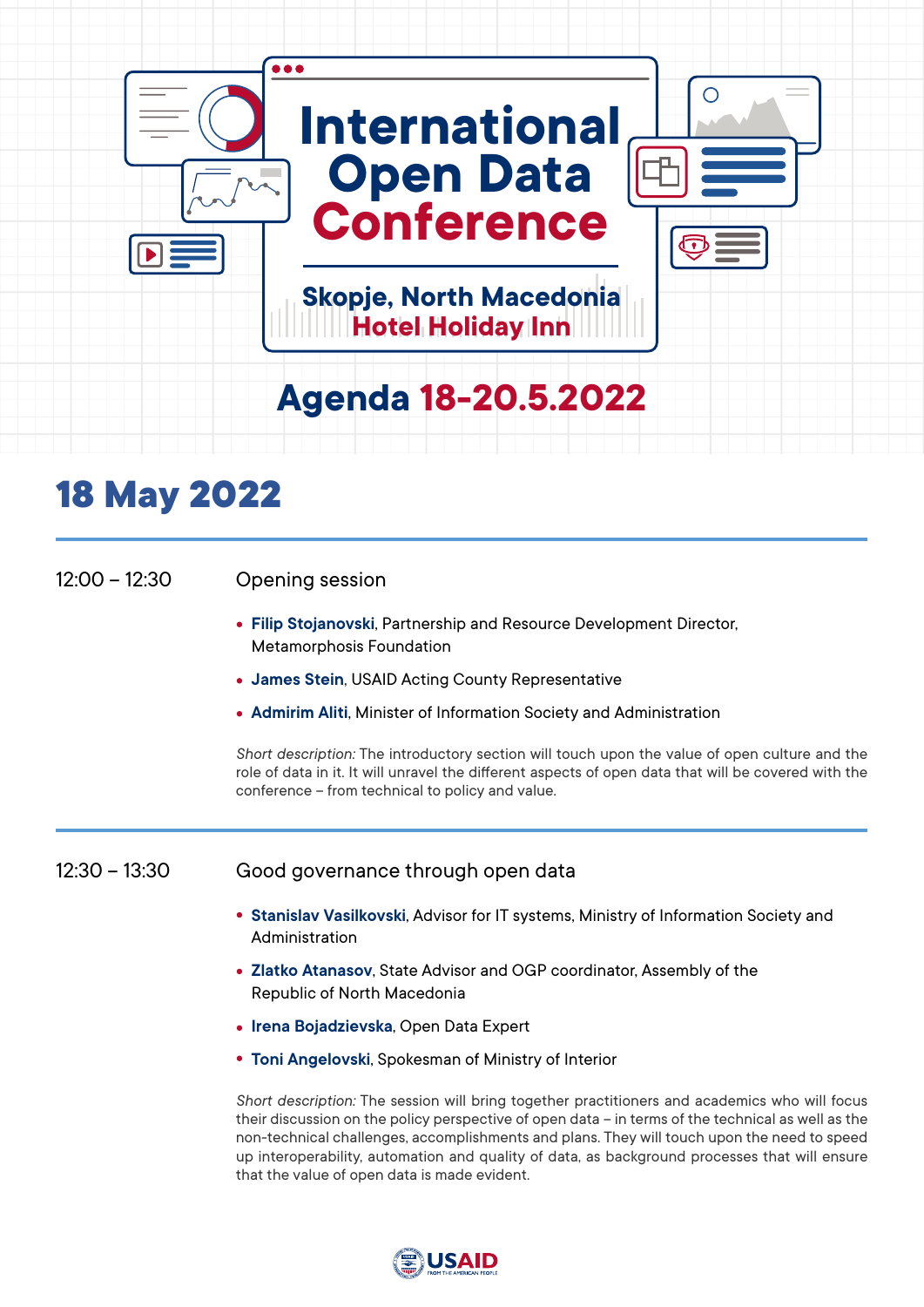| $13:30 - 14:30$ | Lunch break                                                                                                                                                                                                                                                                                                                                                               |
|-----------------|---------------------------------------------------------------------------------------------------------------------------------------------------------------------------------------------------------------------------------------------------------------------------------------------------------------------------------------------------------------------------|
| $14:30 - 15:30$ | Creating an open data culture                                                                                                                                                                                                                                                                                                                                             |
|                 | • Bojana Bajić, Head of IT department, Ministry of Finance (Montenegro)                                                                                                                                                                                                                                                                                                   |
|                 | • Andreja Gluščević, Open Data Coordinator at the Office for Information Technologies<br>and eGovernment, Government of the Republic of Serbia (Serbia)                                                                                                                                                                                                                   |
|                 | • Ariana Gjuli, Open Data Kosovo (Kosovo)                                                                                                                                                                                                                                                                                                                                 |
|                 | • Aranita Brahaj, Executive director of Albanian Institute of Science (Albania)                                                                                                                                                                                                                                                                                           |
|                 | • Iskra Belcheva Ristovska, Center for Change Management (North Macedonia)                                                                                                                                                                                                                                                                                                |
|                 | Short description: The session will invite practitioners, theoreticians and all interested parties<br>to speak about the state of open public sector data in North Macedonia and the region. This<br>session will also aim to address the question of how do we move past the challenges and onto<br>substantial efforts to ensure long-term value of public sector data. |

Day 1 wrap-up and take aways 15:30 - 15:45

*Working language of the conference: English with translation in Macedonian and Albanian*

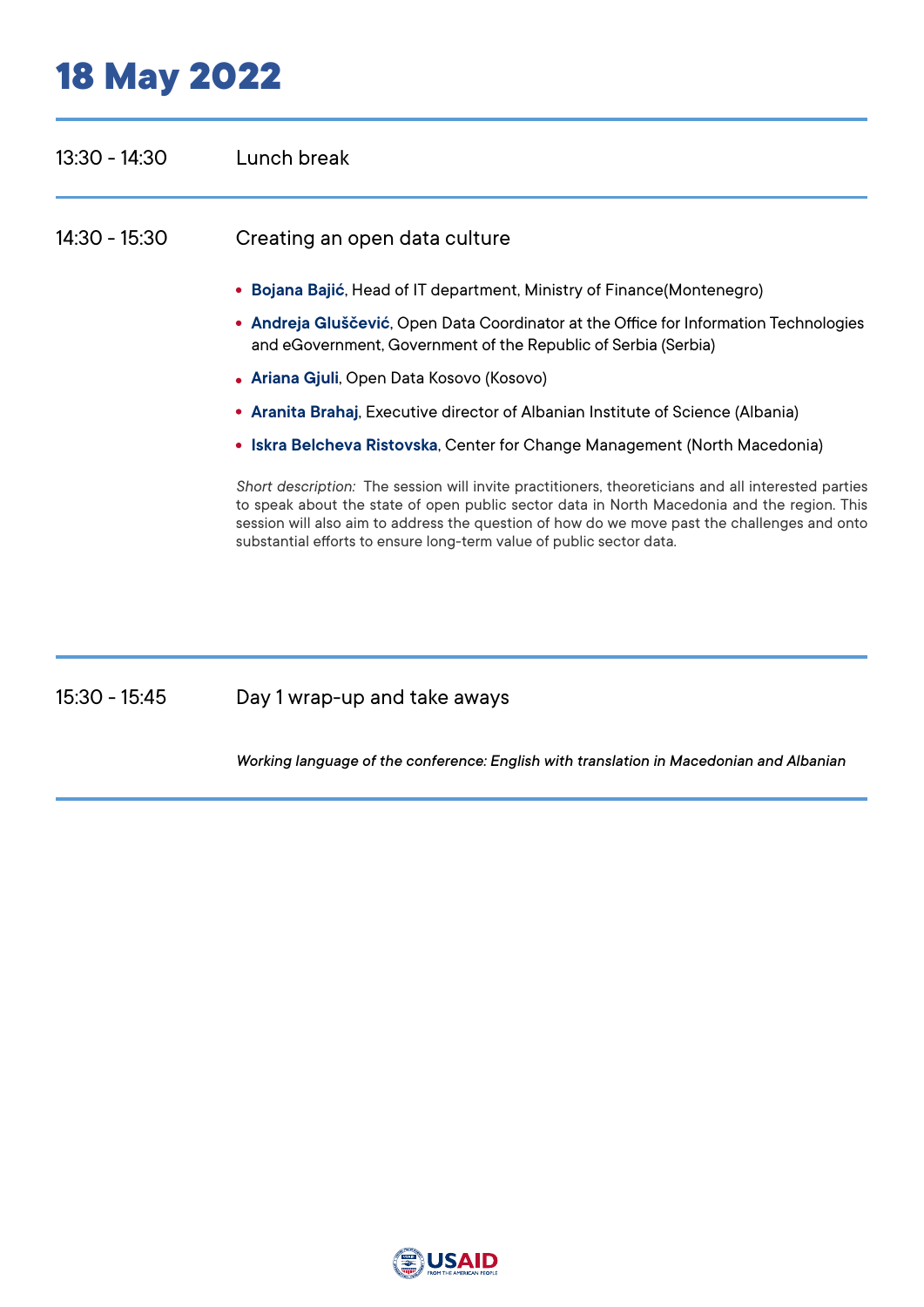### 10:00 - 10:15 Day 2 warm-up session

10:15 - 12:30 Training: *Roadmap to open data*

- Procedures and policies
- National Open Data portal
- Technical skills

The goal of the *Roadmap to open data* training is to elaborate in detail, the step-by-step practice of incorporating the open data culture in institutions and nongovernmental organizations. Institutions that see the value or opportunities that open data can provide tend to follow similar procedures and policy when introducing this new way of doing things – which is openness and transparency first. The training will focus on practical steps and challenges in incorporating open data procedures and policy, whilst giving concrete recommendations and tools to facilitate the internal processes for the institutions and the nongovernmental organizations. The workshop will stripp back the language of what open data really is and why it is important we use it to create partnerships between governments and NGOs in North Macedonia.

- Working language: English
- Trainer: *Nathan Coyle* FRSA, Director, New Union

#### 10:15 - 11:30 Roundtable discussion: Data ethics and anonymization:

- *Plamenka Bojceva*, Director of the Agency for protection of the right to free access to public information
- *Emilija Ginoska,* Јunior Аssociate for Counselling and Public Relations, Personal Data Protection Agency
- *Bozidar Spirovski*, Online Security Expert
- *Slobodan Malevski,* Head of the Sector for Support of the Work of the Director of the State Statistical Office

*Short description:* In this session, representatives from the Personal Data Protection Agency and the Agency for Protection of the Right to Free Access to Public Information will discuss with experts in the field regarding the ethical challenges of anonymization and availability of data.

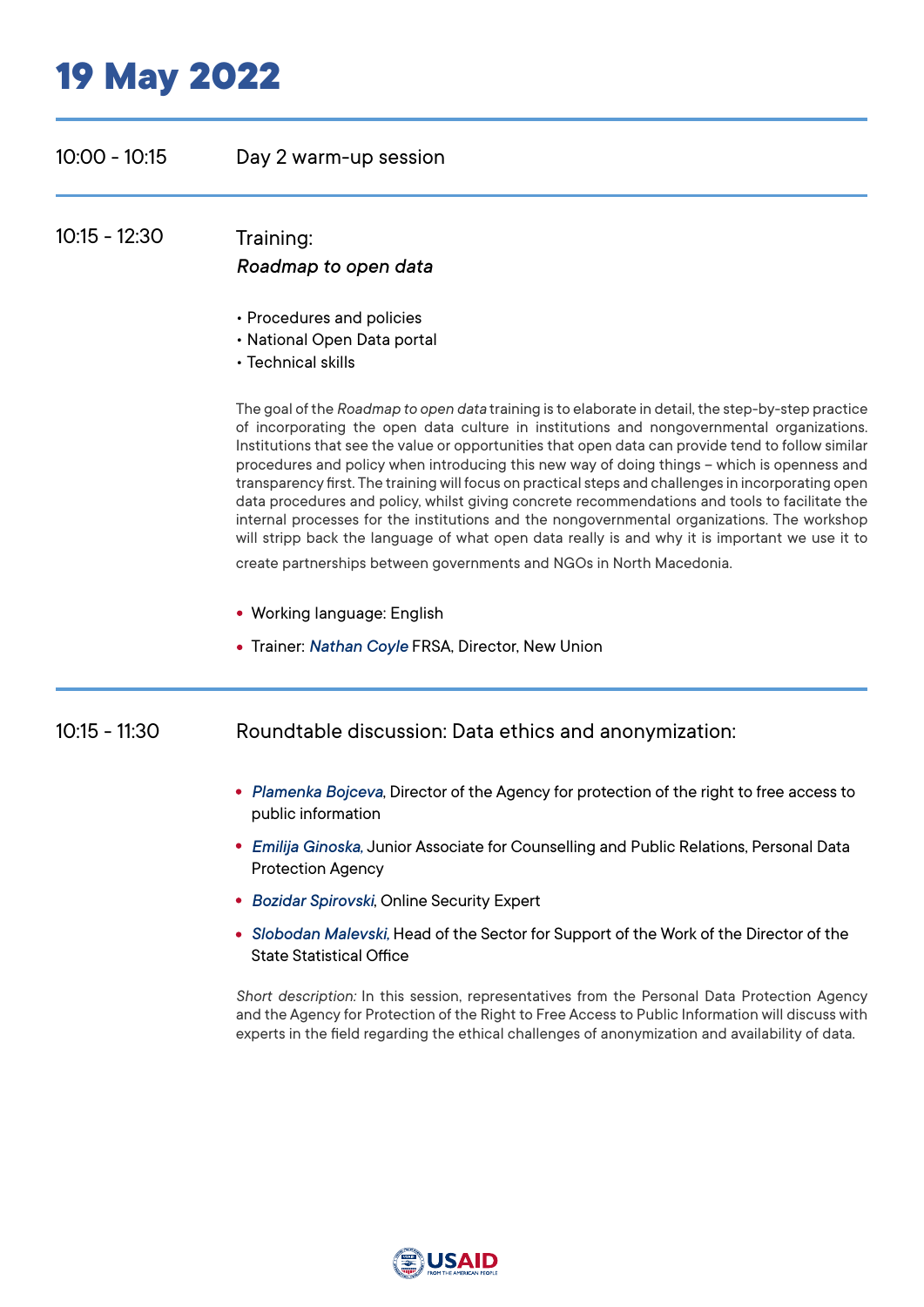#### 11:30 - 12:30 Rethinking trainings and capacity building

*Cedric Lombion*, Data and Innovation Lead, Open Knowledge Foundation

*Short description:* Presentation of the OKF's 2-step training model and its achievement in the past few years with civic organizations and governments alike. The session will describe how training can be rethought to produce concrete outputs and measurable outcomes, instead of being disconnected from day-to-day work.

| $12:30 - 13:00$ | Coffee break                                                                                                                                                                                                                                                                                                                                                                                                                                                                |
|-----------------|-----------------------------------------------------------------------------------------------------------------------------------------------------------------------------------------------------------------------------------------------------------------------------------------------------------------------------------------------------------------------------------------------------------------------------------------------------------------------------|
| 13:00 - 14:00   | Training: Roadmap to open data                                                                                                                                                                                                                                                                                                                                                                                                                                              |
| $14:00 - 15:00$ | Lunch break                                                                                                                                                                                                                                                                                                                                                                                                                                                                 |
| $15:00 - 16:30$ | Open Data: The Macedonian journey                                                                                                                                                                                                                                                                                                                                                                                                                                           |
|                 | • Vladimir Lazov, Municipality of Valandovo                                                                                                                                                                                                                                                                                                                                                                                                                                 |
|                 | • Igor Damjanoski, Municipality of Demir Hisar                                                                                                                                                                                                                                                                                                                                                                                                                              |
|                 | • Marija Kitanska, Open data & open finance expert                                                                                                                                                                                                                                                                                                                                                                                                                          |
|                 | • Viktor Mitevski, Open data trainer & open finance expert                                                                                                                                                                                                                                                                                                                                                                                                                  |
|                 | • Maja Petkovska Leses, General Secretariat representative, State consular                                                                                                                                                                                                                                                                                                                                                                                                  |
|                 | • Goran Davidovski, Public Procurement Bureau                                                                                                                                                                                                                                                                                                                                                                                                                               |
|                 | Short description: Macedonian institutions and civil society are becoming increasingly aware of<br>the importance of open data. Yet, the more we delve into the topic the more the questions of (1)<br>technical preparedness, (2) human resources and skills and (3) political will, gain momentum. In<br>this session, practitioners and promoters of open data from both sectors seek to define the next<br>steps to establish the foundation for the open data culture. |

16:30 - 16:45 Day 2 wrap-up and take aways